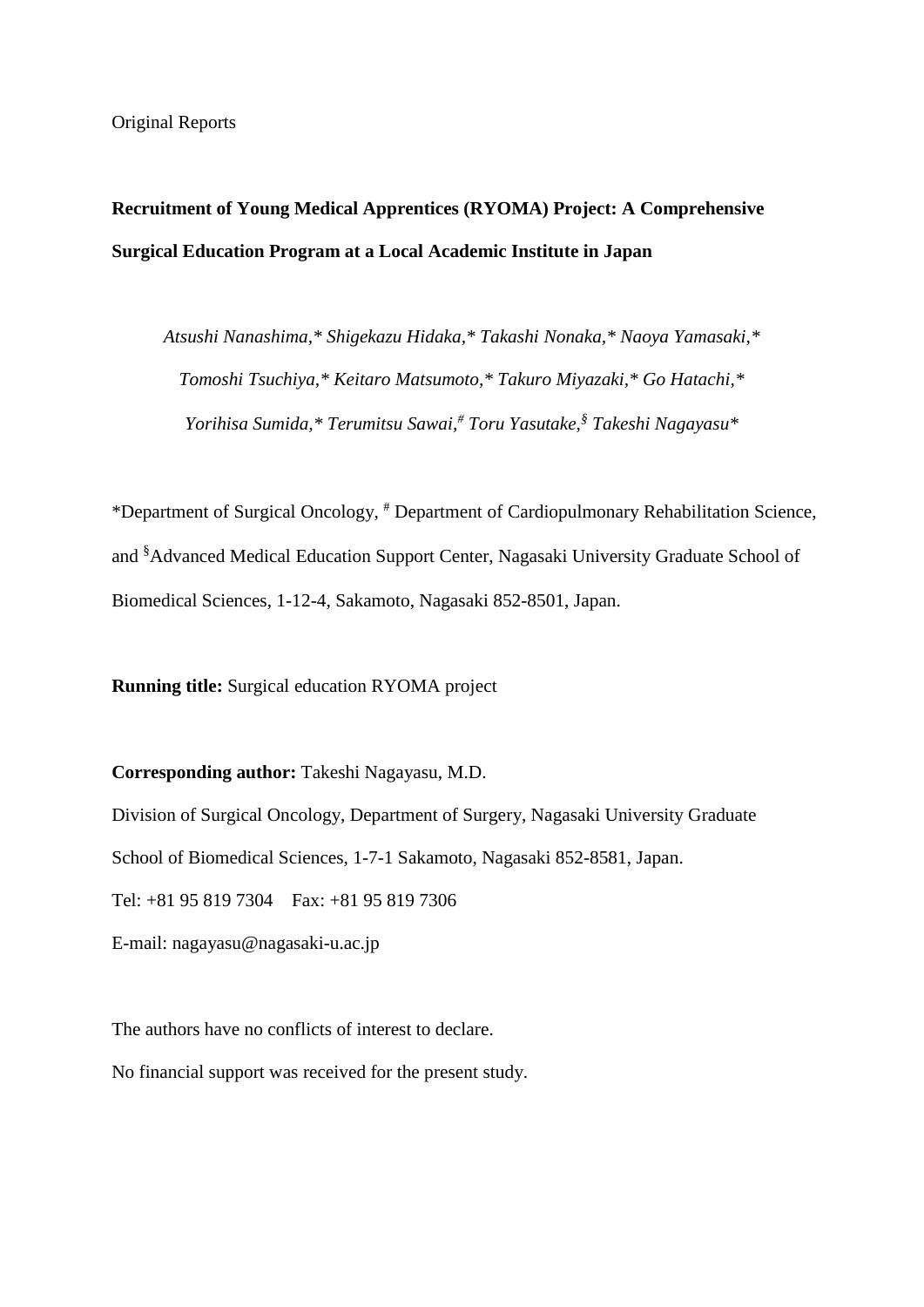#### **Abstract:**

*Objectives:* The number of young surgeons in Japan has significantly decreased in recent years, which may lead to future problems in the medical field. Therefore, comprehensive training programs for young surgeons are needed. *Design:* Retrospective study. *Setting:* We developed a specific education program called the "Recruitment of Young Medical Apprentices" (RYOMA) project. *Participants:* We performed this project between January 2008 and August 2013 on  $4<sup>th</sup>$  to  $6<sup>th</sup>$  year medical students and internship doctors. The RYOMA project included step-by-step surgical education programs on open and scopic procedures as dry, wet, and animal laboratory training. Our goal was to increase the number of young and specialist surgeons. *Results:* Based on an interview questionnaire answered by 90 medical students, most young students were interested in surgical training, and several chose to become surgeons in the future. The most positive opinions regarding the field of surgery were the impressive results achieved with surgery, while negative opinions included the difficulty of the surgical skill, physical concerns related to difficult work environments, and the severity of surgical procedures. The present program has begun to resolve negative opinions through adequate training or simulations. Of the 19 medical students and internship doctors who attended the RYOMA project in 2008, 17 trainees (90%) were satisfied with this special surgical program and 16 (88%) showed interest in becoming surgeons. The number of participants considering the field of surgery increased between 2008 and 2013. Nineteen of 23 participants (83%) had a positive opinion of the program after the training. *Conclusions:*  Gaining experience in surgical training from an early stage in medical school and step-by-step authorized education by teaching staff are important for recruiting students and increasing the number of young surgeons.

**KEY WORDS: s**urgical education, medical students, internship, step-by-step education, RYOMA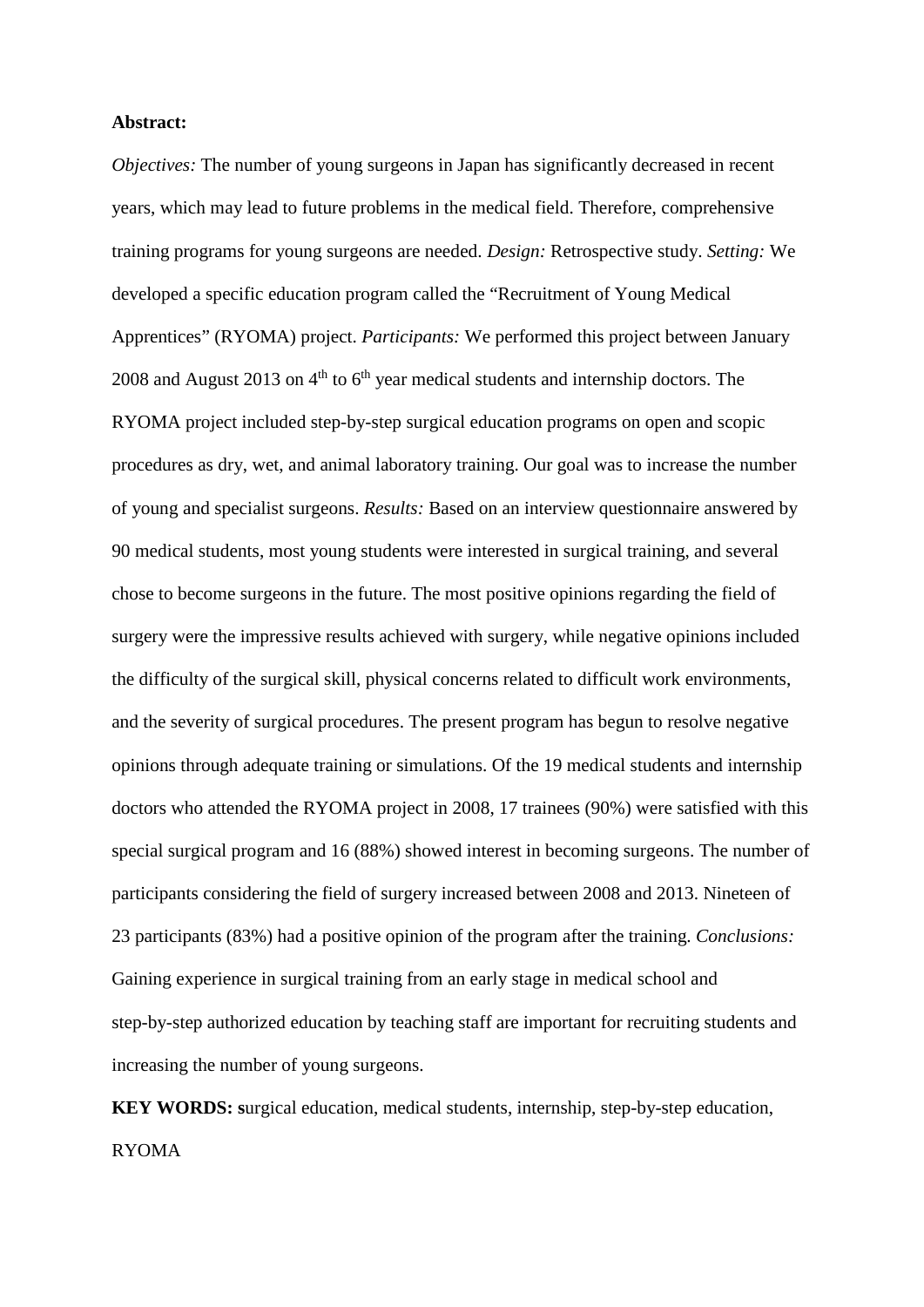Surgery used to be a common specialization for medical physicians worldwide. However, the number of medical students choosing to study general surgery has declined since 2004, resulting in a significant decrease in the number of general surgeons, particularly in the younger generation in Japan.1 The Japan CENS association reported a gradual decrease in the number of new surgeons per year (1667 new surgeons in 1995, 1204 surgeons in 2003, 499 surgeons in 2004, and 832 surgeons in 2008) (CENS website; http:// www.npo-cens.org/ newsletter/ newsletter\_vol05.html). Because the number of new surgeons in Japan reached a low of 499 in 2004 (versus a peak of 1667 in 1995), a new internship system was initiated. This system allowed free selection for graduated students. An increase in rigorous work requirements has been reported in the surgical field in recent years, with the frequency of physiological or mental stress and lawsuits for bad surgical outcomes rising in Japan. These issues have likely contributed to medical students avoiding the general surgery field. The lack of young surgeons will be become a problem in the future if efforts are not undertaken to reverse this issue. The recruitment of physicians from rural areas of Japan has been particularly difficult; therefore, special attractive programs were initiated in 2008.

 The necessity of systematic education programs for young surgeons has been reported worldwide.<sup>2-4</sup> Education in the earlier stage of medical school has been described in several studies. Some questions that arose from these studies included how to resolve the current situation and when such programs should be started. As the immediate answer, newly educational efforts with the defined goal of conveying the significance of surgery to young students and interns should lead to an increase in the number of young and expert surgeons in the future. By considering this situation, we developed a special training program to increase the number of young surgeons called the RYOMA project, meaning *R*ecruitment of *Y*oung *M*edical *A*pprentices, which includes a step-by-step systematic education program. RYOMA Sakamoto is an historical hero from the Samurai period in the 19th century who developed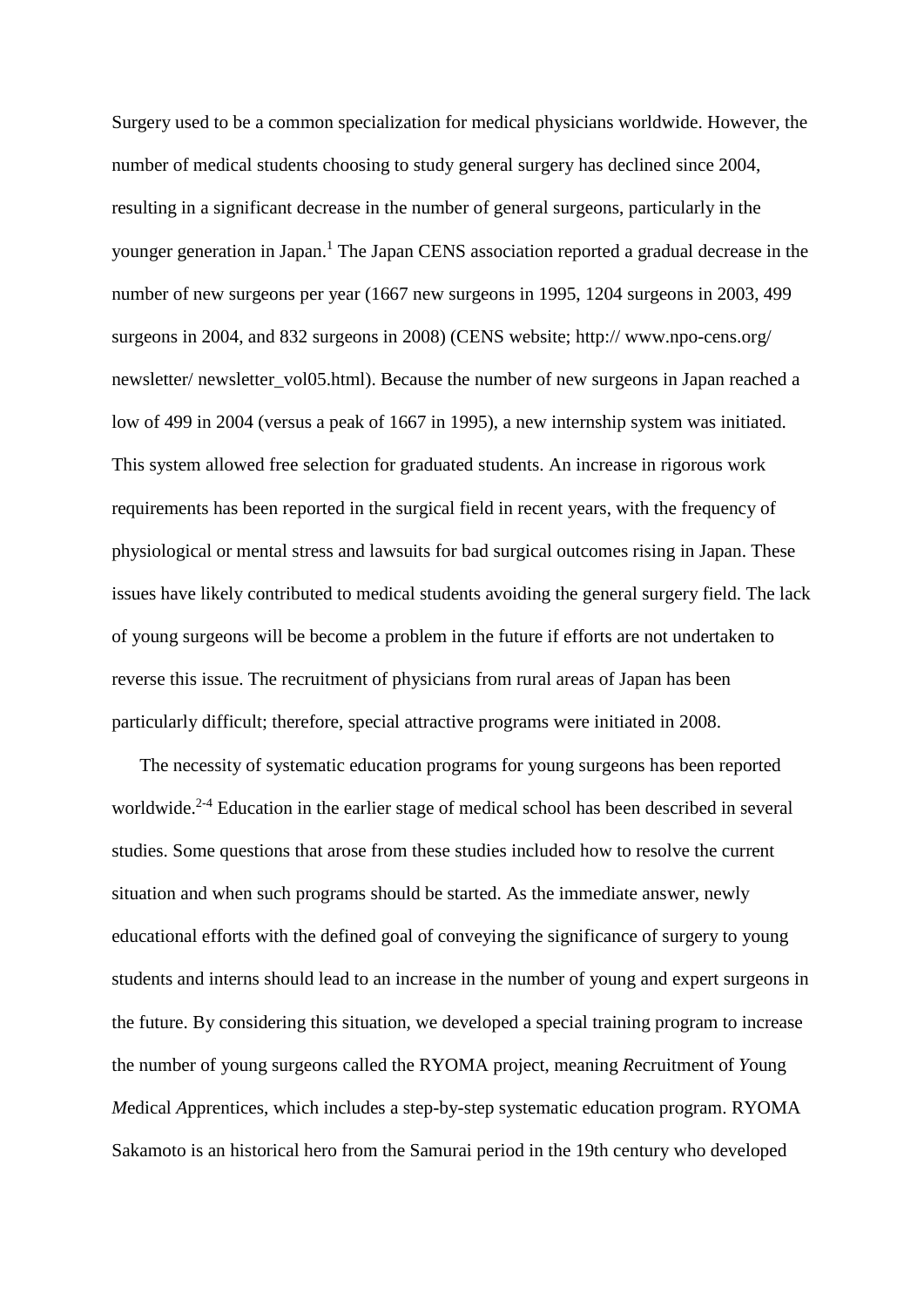innovative methods aimed at modernizing old procedures by gathering young trainees or fellows (http://www.kochi-kia.or.jp/english/index.html). Mature specialists appeared in business and political fields in our home city of Nagasaki through his educational methods. Therefore, we modeled our latest RYOMA project on the education philosophy of Ryoma Sakamoto. In the present study, we attempted various step-by-step surgical education programs to motivate medical students to gain surgical skills and encourage the development of more specialist surgeons. To show our pilot effort, data on the 6-year outcomes of this program were preliminary indicated.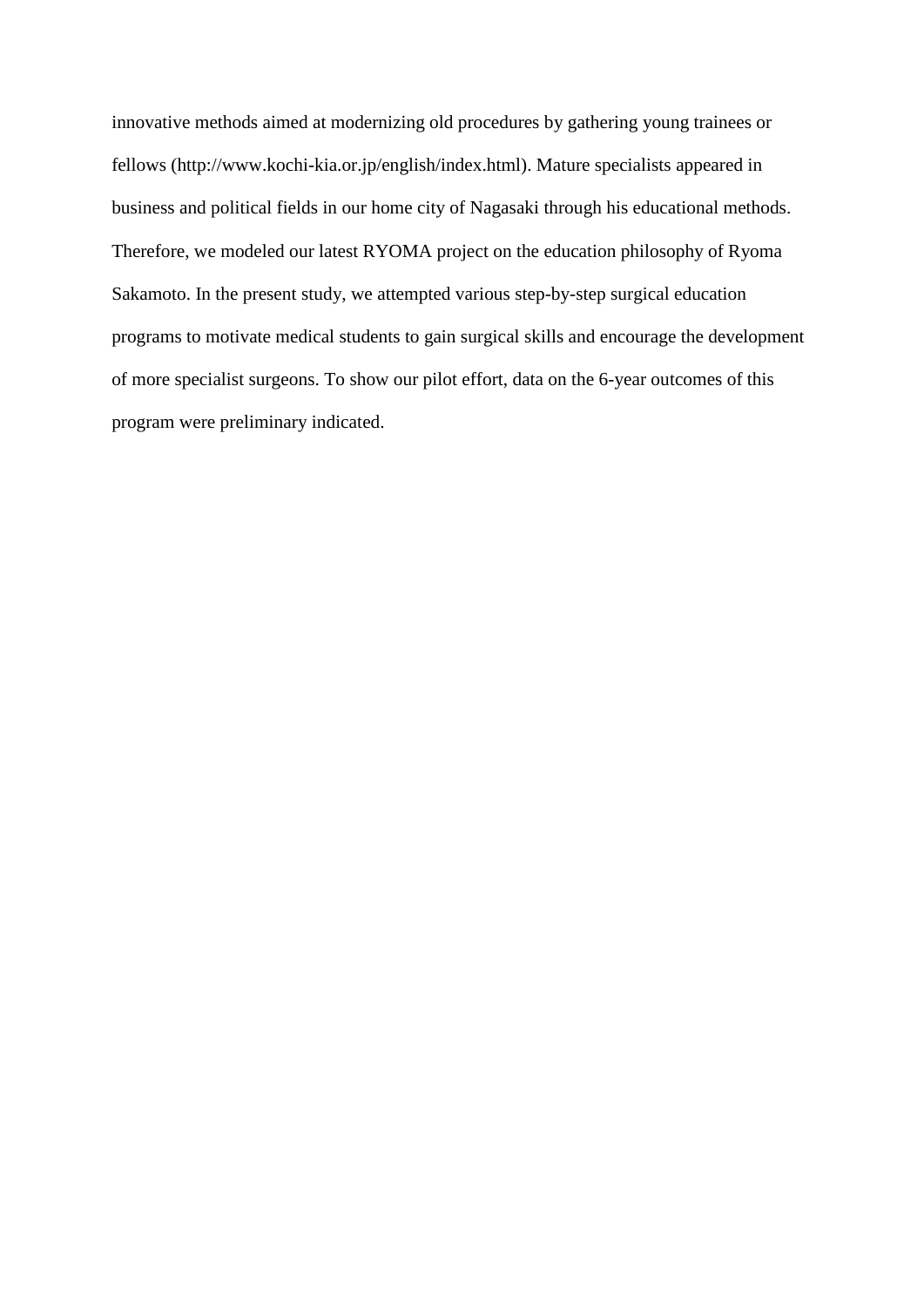#### **METHODS**

#### Trainees

Trainees participating in the RYOMA project included  $4<sup>th</sup>$ ,  $5<sup>th</sup>$ , and  $6<sup>th</sup>$  year medical students at Nagasaki University Graduate School of Biomedical Sciences, and internship trainees studied for an additional 2 years after graduating. Teaching staff included residents, fellows, and more experienced surgeons from the thoracic, digestive, pediatric, and endocrine groups at the Department of Surgical Oncology, Nagasaki University Graduate School of Biomedical Sciences. The entire management and evaluation of this program was performed by Professor and Director T.N. and the Faculty of the Department (Professor T.S., Dr. A.N., and Dr. S.H.) Human subjects were not used in this program. Our institute did not publish any documents for permission regarding the human subject protection for this survey and, however, student and instructors' agreement has been obtained before study.

#### Questionnaire to medical students

A specific questionnaire related to interests regarding surgical training or internship, surgeon images, and concerns over the career-path selection of surgeons was sent to  $4<sup>th</sup>$  to  $6<sup>th</sup>$ year medical students in 2008. Questionnaires were: A) interest in surgical training, B) interest in becoming a surgeon in the future, and c) images or concerns related to becoming a surgeon.

#### Training steps of the RYOMA project

The first training step was basic dry-box training using a training tray for surgical knot tying (Ethicon Endo-Surgery Inc., Blue Ash, OH), endoscopic physical simulator (i-Sim<sup>TM</sup>), and a virtual system  $(LapVR^{TM})$  (Gadelius Medical K.K., Tokyo, Japan) (Figure 1A). The second step was wet laboratory training (Figure 1B). The third step was animal laboratory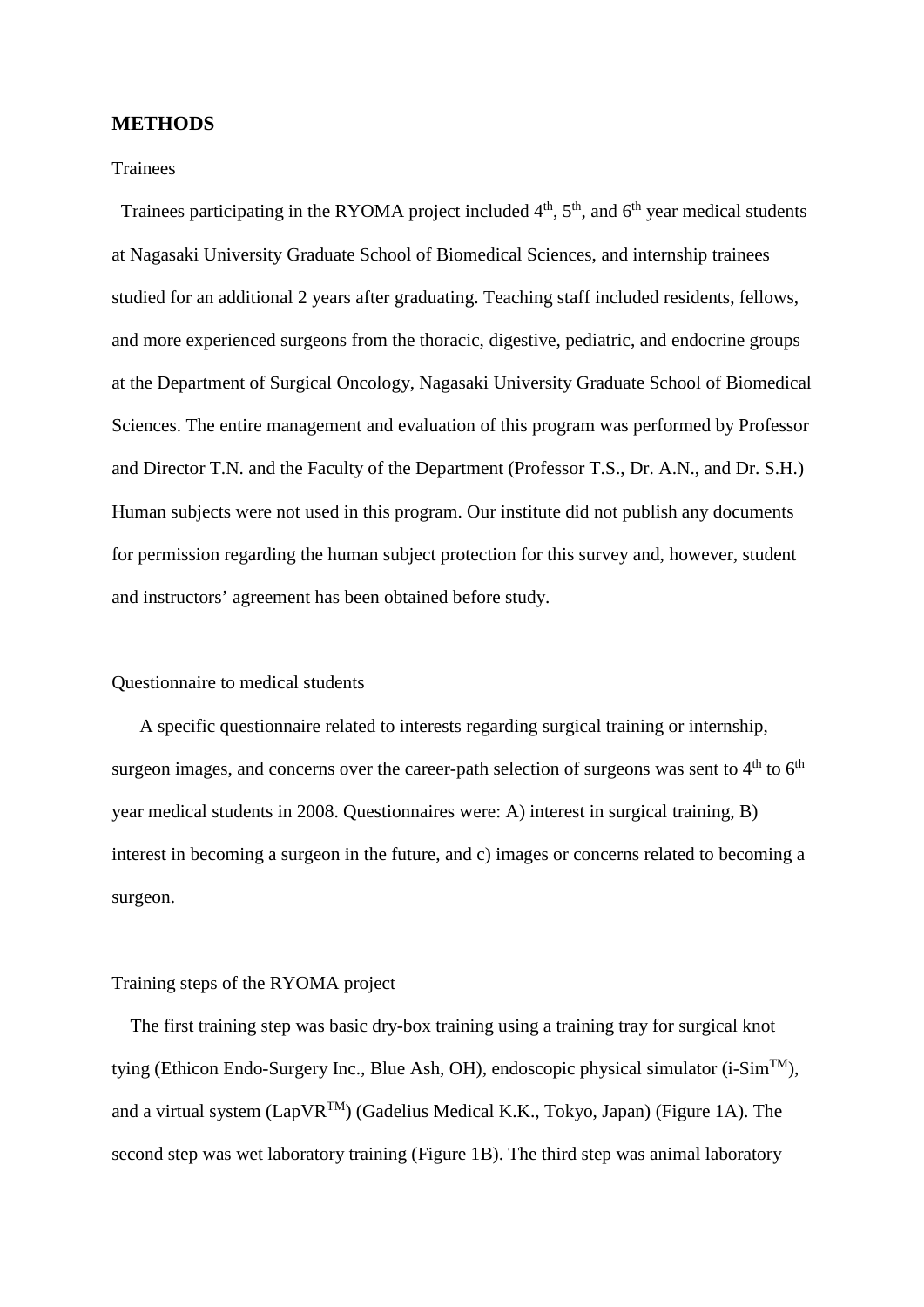training using a live pig under general anesthesia at a branch of the special training institute of Johnson and Johnson Inc. (New Brunswick, NJ, USA) in Japan (Figure 1C). The humanity and morals of surgeons were emphasized by the staff surgeons during these programs.

Training was started in  $4<sup>th</sup>$  year medical students and mainly included lectures to  $6<sup>th</sup>$  year students during the usual program in the clinical practice at Nagasaki University School of Biomedical Sciences. Several 4<sup>th</sup> year students who selected surgical programs in the medical seminar performed laparoscopic procedures for a few hours. All  $5<sup>th</sup>$  year medical students performed surgical practices for two weeks at our department. During this period, students firstly performed basic surgical procedures such as surgical knot tying, sutures, resuscitation, palpation examinations of breast tumors, and endoscopic surgery using i-Sim<sup>TM</sup> for 90 minutes. They then performed open surgery techniques including knot tying and sutures using pig skin for 90 minutes. They also performed actual operation at wards through the feedback of the above training. Sixth year students who selected surgical programs practiced for 4 weeks and learned actual clinical practices together with the surgical staff. During this period, they attended four technical programs for 3 hours every week. This program consisted of step-by-step training as follows: 1) endoscopic procedures, 2) resuscitation, knot tying, and suture techniques using a dry box simulation, 3) open surgical techniques using thick skin and the intestines, and 4) time trials and evaluation of the procedures described in 1)-3).

We conducted special wet laboratory training called the "RYOMA" project in August and December every year. This program was mainly performed with wet laboratory training using various organs such as thick skin, the intestines, lungs with the trachea, and the liver with the gallbladder of pigs, and a virtual system (LapVR<sup>TM</sup>) for 5 hours. The surgical devices used in these operations were supplied by Covidien Group Japan without compensation (US Headquarters; Covidien CO., Mansfield, MA). Trainees included medical students at Nagasaki University, other medical university students, and internship doctors in the Kyusyu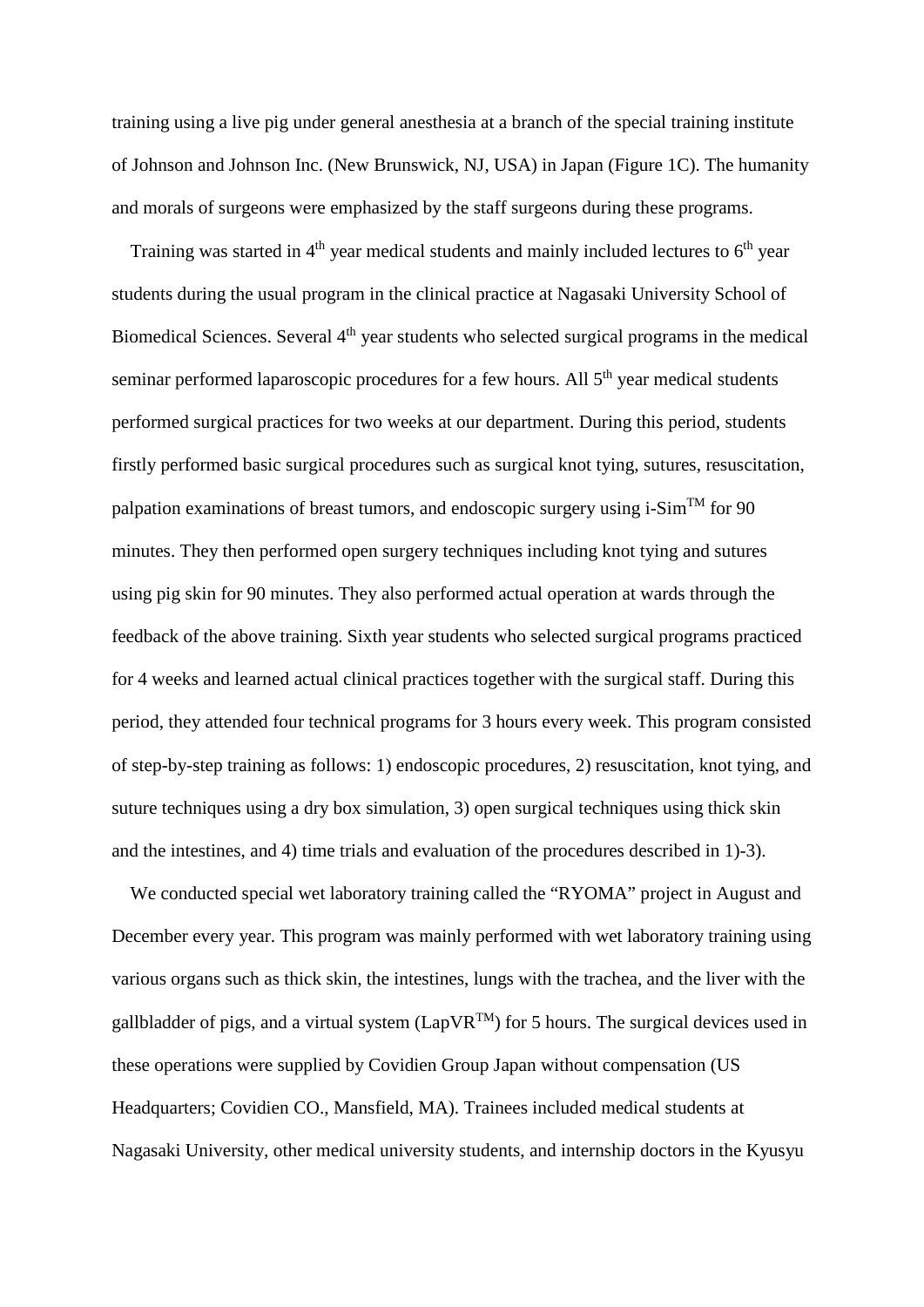area who were interested in surgery. This project was introduced in the Nagasaki University information pamphlet and on a website for students or physicians who wanted to obtain information on this project (http://www.med.nagasaki-u.ac.jp/surgery1/). The number of attending trainees who went on to become surgeons after the RYOMA project was examined.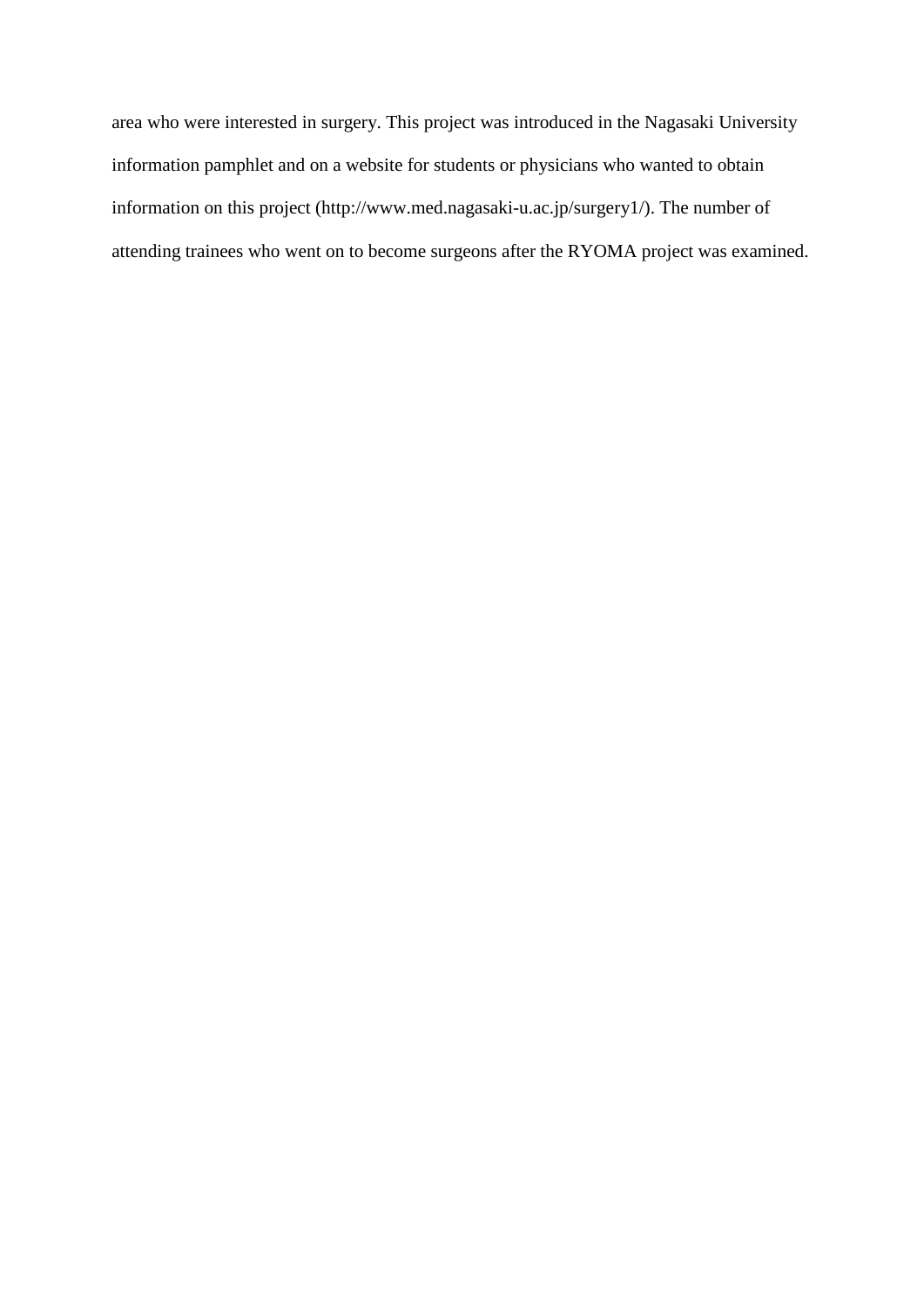#### **RESULTS**

Results of the questionnaire by medical students

Figure 2A shows the results of the interview questionnaire used to determine whether students were interested in surgical training in medical school. The results of this questionnaire indicated that most young students were interested in surgical training. Figure 2B shows the responses to whether the students had chosen surgical training after graduation. One third of medical students were interested in surgery. Figure 2C shows the students' images of surgeons and concerns regarding this field of medicine. Frequent answers were summarized, and the most positive opinion on the field of surgery was related to the impressive results achieved with surgery. On the other hand, negative opinions varied, and included the difficulty of the surgical skill, physical concerns related to difficult work environments, and the severity of surgical procedures. These negative mindsets may be addressed with adequate training or simulations in the early period of medical training.

#### Outcomes after training

 Of the 19 medical students and internship doctors who attended the RYOMA project in 2008, 17 (90%) trainees were satisfied with this special surgical program. Sixteen of 19 (88%) students had an interest in surgery after the program and 13 of 17 teaching staff (76%) thought the program would influence the future decisions of attending trainees. In the animal laboratory training portion of the program, internship doctors could perform laparoscopic distal gastrectomy and anastomosis as a chief surgeon under the instructions of teaching staff.

Figure 3 shows the number of participants in the RYOMA project who planned to become surgeons in our department although approximately 100 medical students have undergone regular bedside training per year. These numbers were slightly higher in 2010 than in 2008.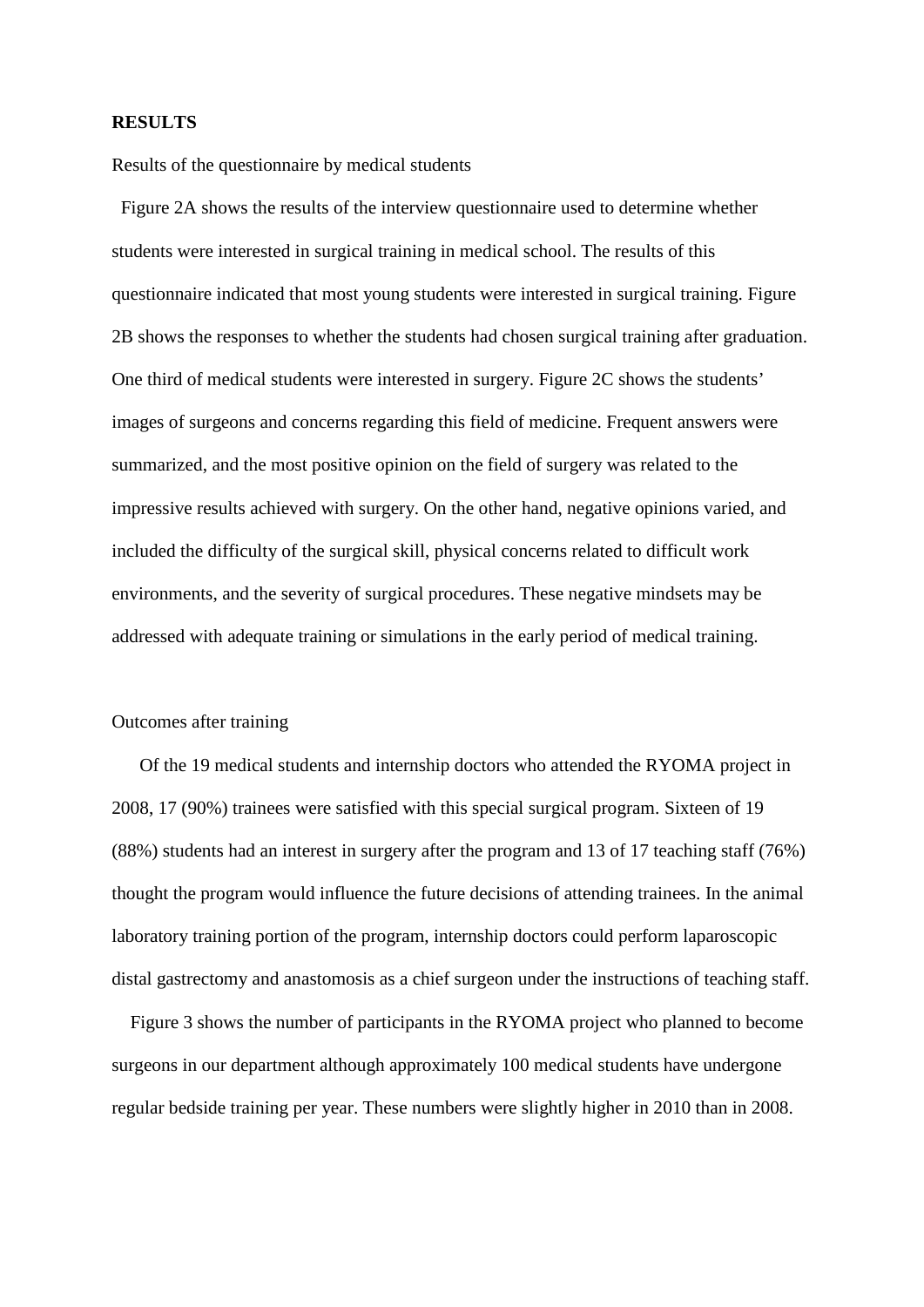In this study, 19 of the 23 participants (83%) had a positive opinion of the program after training.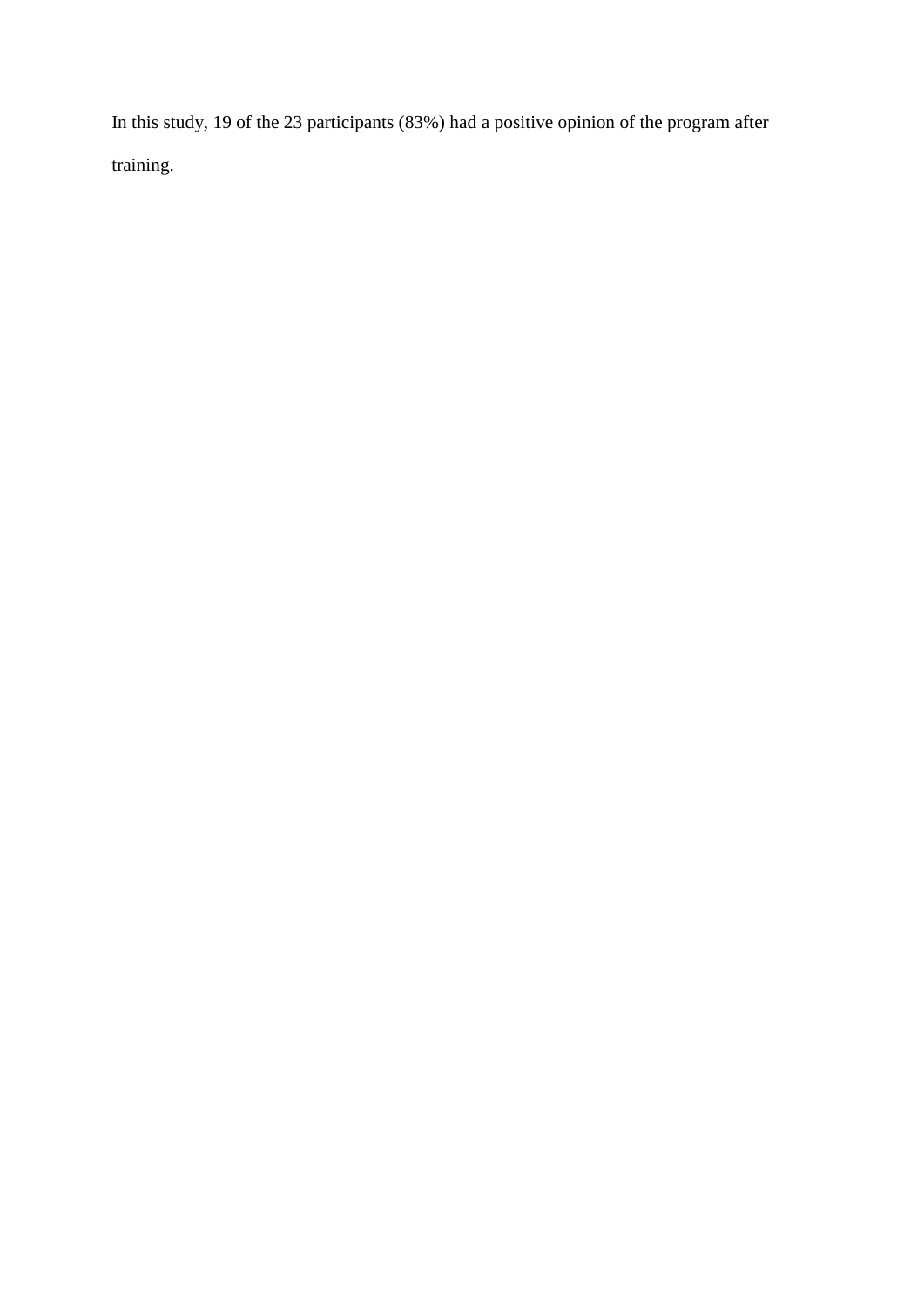#### **DISCUSSION**

Surgical education programs have been increasingly reported worldwide in recent years.<sup>2-5</sup> Adequate education may be beneficial for the field of surgery by increasing the number of young surgeons, improving surgical techniques, and encouraging instructors in future generations.<sup>6, 7</sup> The importance of a systematic education system was not recognized in Japan two or three decades ago because the traditional apprentice system was used as the main method of education. Young surgeons could only develop skills by observing and imitating the operator's methods. It was not difficult to recruit young surgeons at that time because of the high number of surgical candidates at medical schools. However, the number of young surgeon candidates has gradually decreased since then and many active surgeons have taken administrative leave due to the difficult work environment and risk of lawsuits. Moreover, a significant change occurred in the recruitment system of internship doctors after medical school graduation in Japan in 2004, <sup>8</sup> and it has subsequently become difficult to secure doctors in the surgical field, especially in rural locations. This phenomenon has led to a lack of surgeons in many hospitals, including our academic hospital and some associated hospitals.

 The RYOMA project is characterized by several important points: 1) surgical training at an earlier stage than in most medical programs, 2) consistent and active instruction for young candidates, 3) systematic education programs, 4) cooperation with associated hospitals with industrious instructors, 5) innovation of education programs every year, 6) feedback from the trainee's opinions and actions, and 7) advertisements using websites and related platforms. By considering these points, we have continued to develop the RYOMA project over the past 6 years. Encounters with young candidates have also led to improvements in the teaching concepts of our instructors. Therefore, most medical students developed an increased interest in the surgical field. While many students expressed concerns over the difficulty of the field,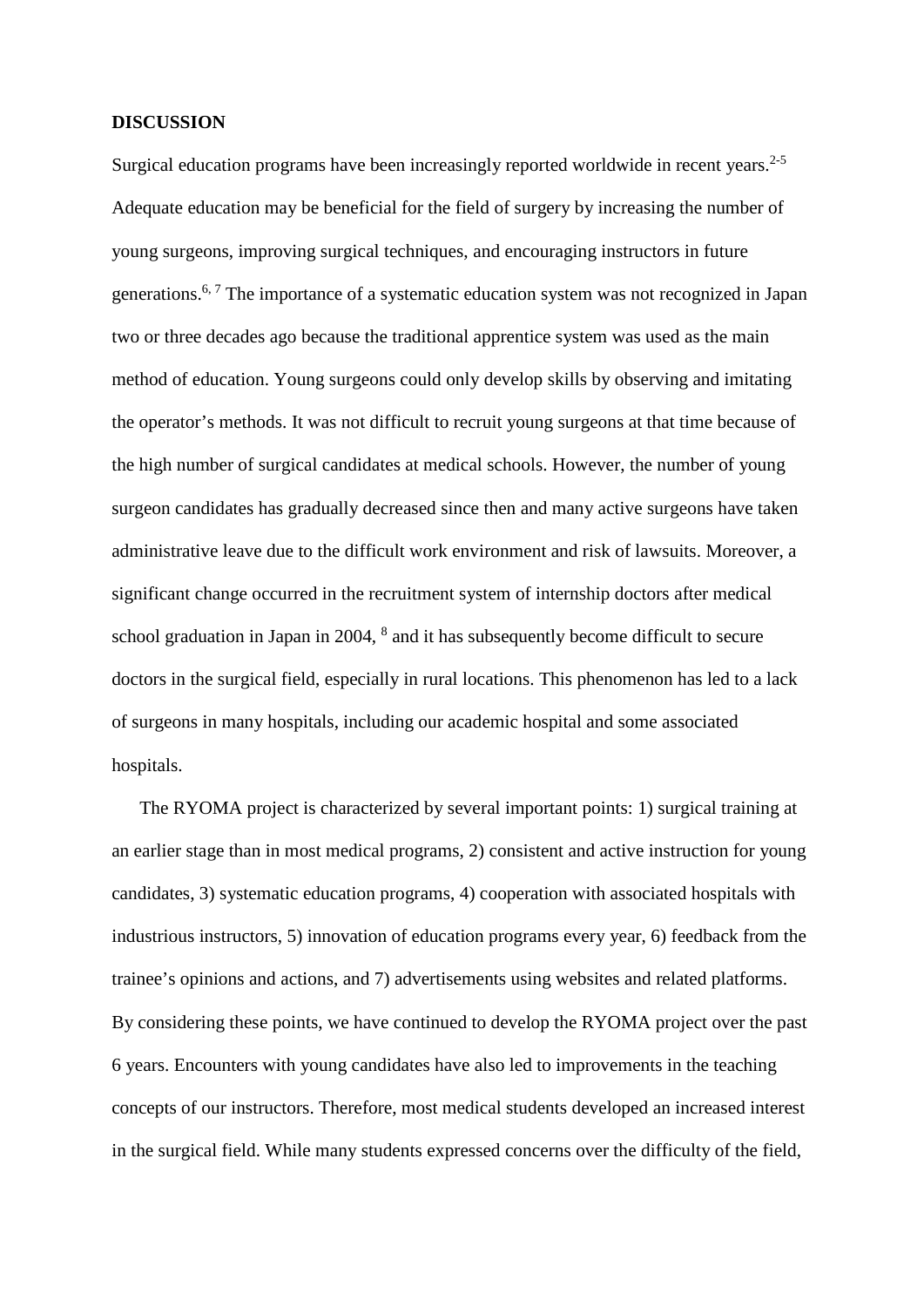including dexterity, physical conditions, and the lifestyle of surgeons, some of these concerns were resolved by working alongside active surgeons. Thus, we implemented this project on a large scale from 2008.

 The goal of the RYOMA project is to foster the development of expert surgeons in various fields of general surgery. In Japan, many licenses of medical specialists are permitted based on skills, experience, and knowledge in each special field of surgery.9 The final goal of the RYOMA project at this stage is for our students to obtain these licenses. Furthermore, we also want to increase the number of instructors and develop innovations in the surgical education system. The continuation and improvement of the RYOMA project is warranted. Differences in time schedules between the traditional education system and newly developed RYOMA project are summarized in Figure 4. The continuity of surgical education from medical students to residents is maintained in the RYOMA project, and preserving motivation for the field of surgery is a major focus.

In the next step of the RYOMA project, we plan to introduce new systems for young surgeons in order to increase the number of special licensed experts among young surgeons. One of these systems is a proposed educational system to obtain a license from the Japan Surgical Society at Nagasaki University Hospital. This program will be led by professors from three departments of surgery (mainly managed by Professor K. Eishi, T. Nagayasu, and S. Eguchi) and will be open to new surgeons and internship doctors. The program will include various special training programs and lectures on general and cardiovascular surgery. Another program will involve regular video conferences of open and endoscopic surgeries several times per year with experienced specialists and young residents or fellowship surgeons who belong to the associated hospitals of the Division of Surgical Oncology in Nagasaki University. This second program aims to develop more special licensees and improve expert techniques. Lastly, our goal is to further develop systematic programs in the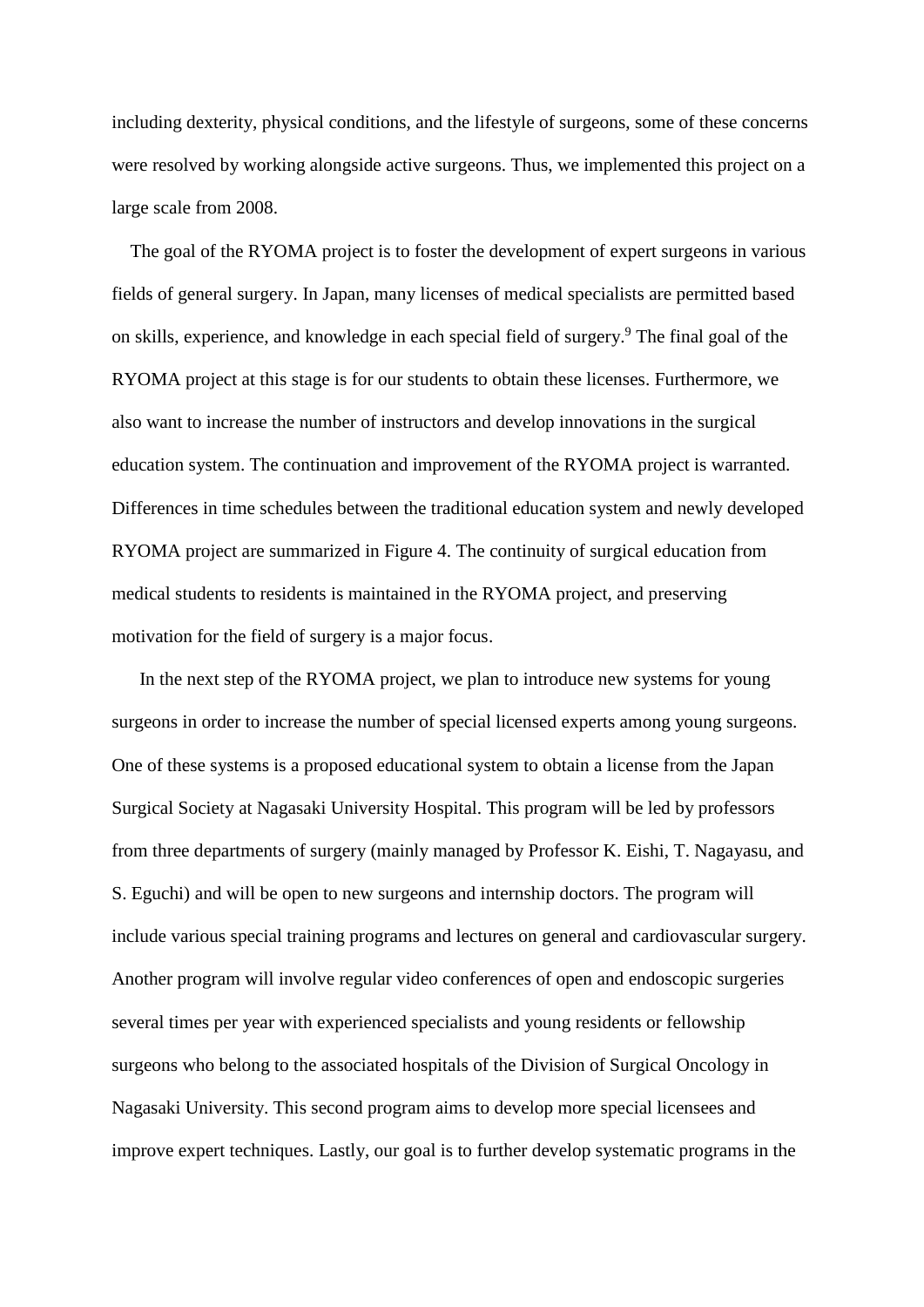current RYOMA project and the latter two systems described above in the near future. Our concepts for future education in the program for surgical experience are training at the earlier stage of medical school and cooperation with educational experts. Changes in the educational system according to this new era involve cooperation between the university and associated academic hospitals in the local area. The scheduled surgical specialist programs may lead to the development of subspecialty expertise in each field such as thoracic, cardiac, digestive, endocrine, and pediatric surgery, We previously reported a surgical training system for hepatobiliary and pancreatic surgery.<sup>10, 11</sup> In these studies, an analysis of surgical records such as operating time, blood loss, and postoperative morbidity for any type of major hepatectomy or pancreaticoduodenectomy revealed similar results between residents, fellowship surgeons, and teaching operators under adequate management by experienced surgeons. Thus, even young trainees can safely perform complicated and advanced surgery based on our experience. If adequate surgical education can be achieved systemically from an earlier stage, our goal will be achieved in younger surgeons. When considering the basic concepts of surgical training, a balance of artistic skill, scientific knowledge, and humanity for patients is required to become an expert surgeon. Furthermore, cooperation and innovation will be important for future surgery in the era of laparoscopic surgery.

#### **SUMMARY**

We reported our newly developed system of surgical education for medical students and internship doctors, the RYOMA project. Over the past decade, the number of participants has increased and new surgeons are consistently trained every year. To motivate students or internship doctors to become surgeons, adequate educational systems, including instruction in surgical techniques led by expert surgeons, are needed in order to avoid decreases in the number of medical students entering the surgical field.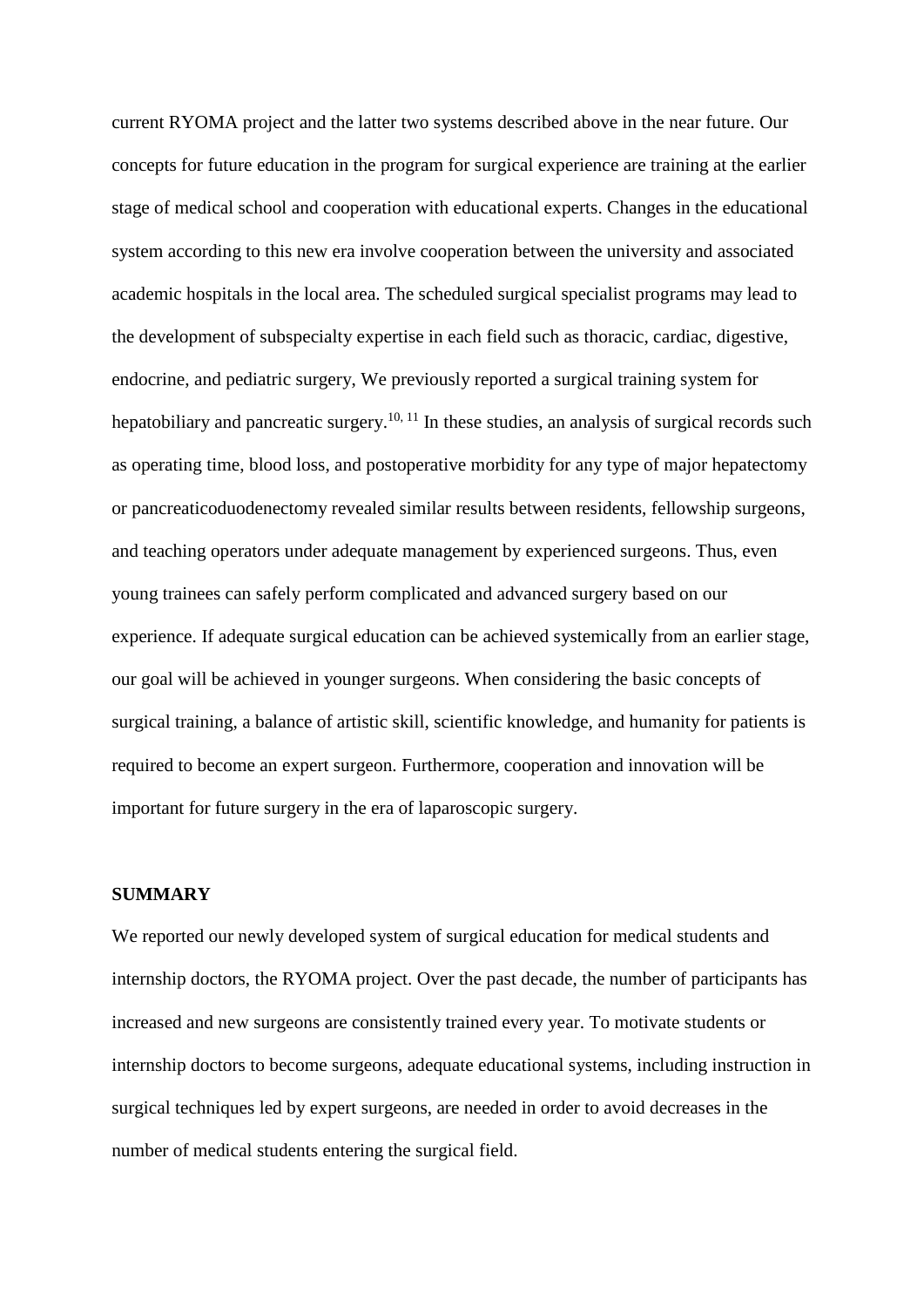### **ACKNOWLEDGEMENTS**

All co-authors contributed to support operations and data collection in the present study.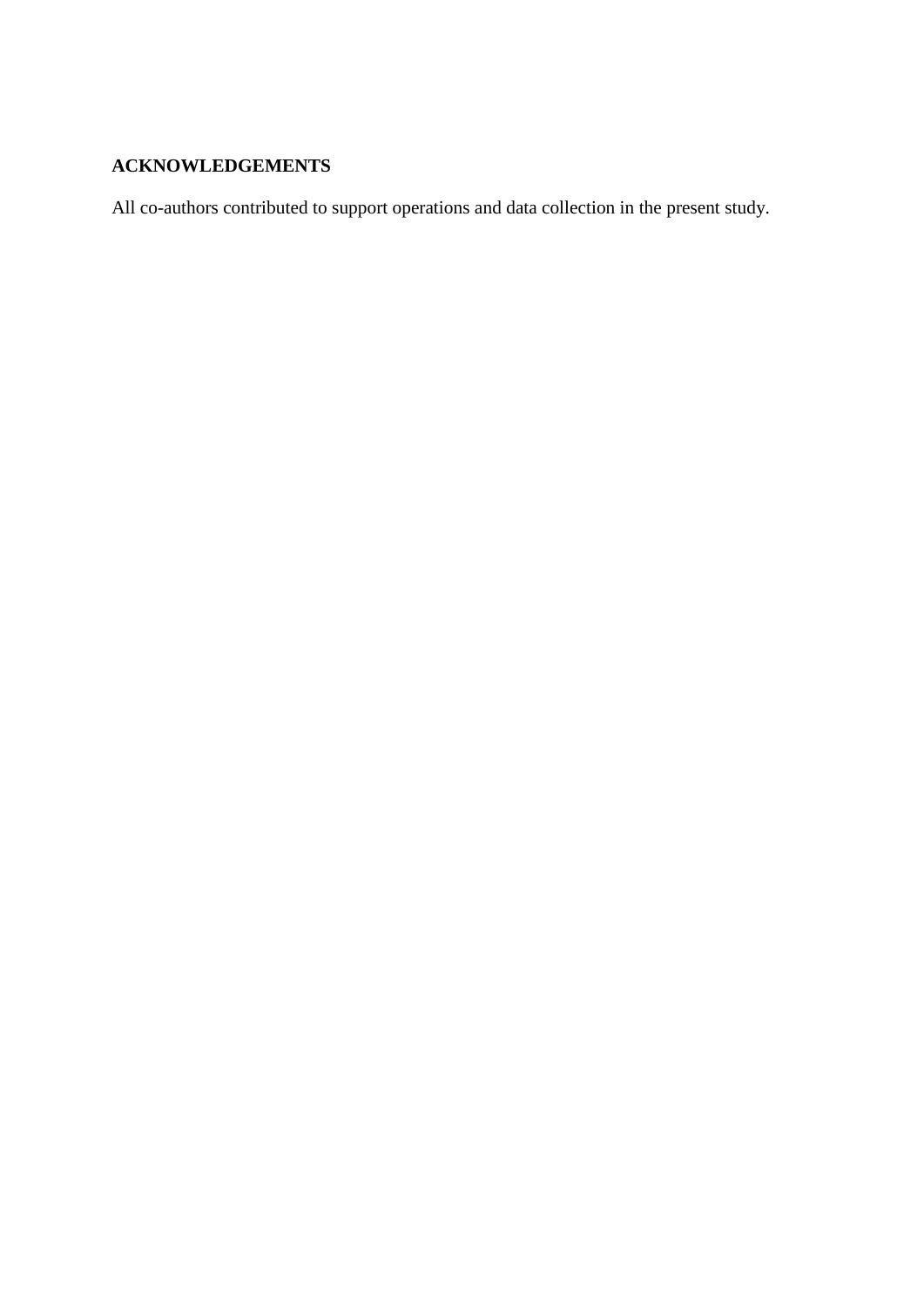#### **REFERENCES**

1. Sekikawa K, Suzuki H, Sugiyama Y. Surgical skill training seminars for young doctors who belong to the multicenter--for the purpose of both regional cooperation and of eliminating the surgeon shortage. (Article in Japanese with English abstract) *Nihon Geka Gakkai Zasshi.* 2012;113:257-262.

2. Adra SW, Trickey AW, Crosby ME, et al. General surgery vs fellowship: the role of the Independent Academic Medical Center. *J Surg Educ.* 2012;69:740-745.

3. Khan N, Khan MS, Dasgupta P, et al. The surgeon as educator: fundamentals of faculty training in surgical specialties. *BJU Int.* 2013;111:171-178.

4. Ozgediz D, Wang J, Jayaraman S, et al. Surgical training and global health: initial results of a 5-year partnership with a surgical training program in a low-income country. *Arch Surg.* 2008;143:860-865

5. Ahmed K, Ibrahim A, Anderson O, et al. Development of a surgical educational research program-fundamental principles and challenges. *J Surg Res.* 2011;167:298-305.

6. Kiran RP, Ahmed Ali U, Coffey JC, et al. Impact of resident participation in surgical operations on postoperative outcomes: National Surgical Quality Improvement Program. *Ann Surg.* 2012;256:469-475.

7. Raval MV, Wang X, Cohen ME, et al. The influence of resident involvement on surgical outcomes. *J Am Coll Surg.* 2011;212:889-898.

8. Ito Y. Surgical education and postgraduate training in Japan. *World J Surg.* 2008;32:2134-2137.

9. Kondo T. Postgraduate education and the board certification system from the standpoint of thoracic surgery as one of subspecialty fields. (Article in Japanese with English abstract) *Nihon Geka Gakkai Zasshi.* 2009;110:139-142.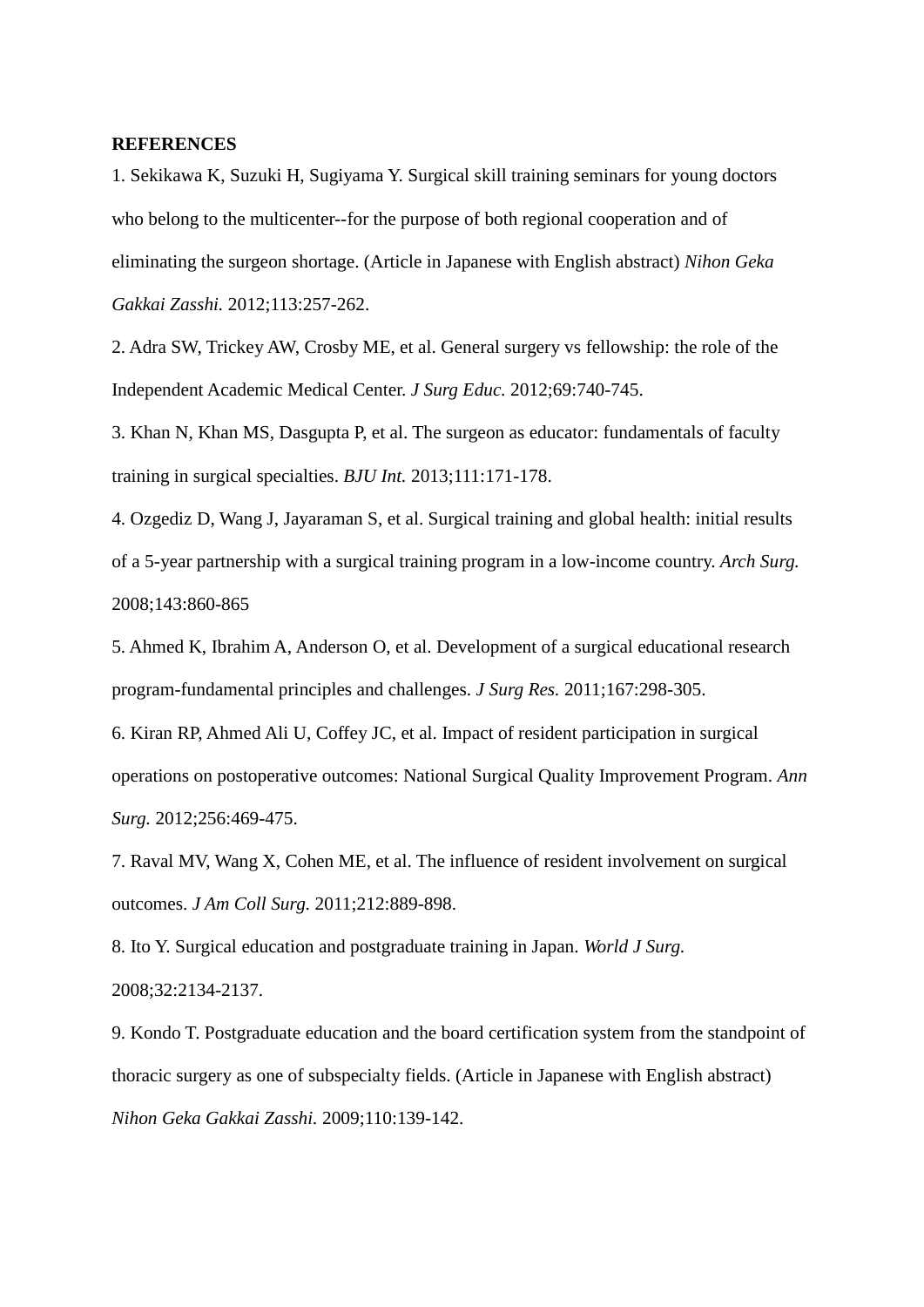10. Nanashima A, Sumida Y, Abo T, et al. Principle of perioperative management for hepatic resection and education for young surgeons. *Hepatogastroenterology.* 2008;55:587-591.

11. Sumida Y, Nanashima A, Abo T, T, et al. Stepwise education for

pancreaticoduodenectomy for young surgeons at a single Japanese institute.

*Hepatogastroenterol.* 2010;57:1046-1051.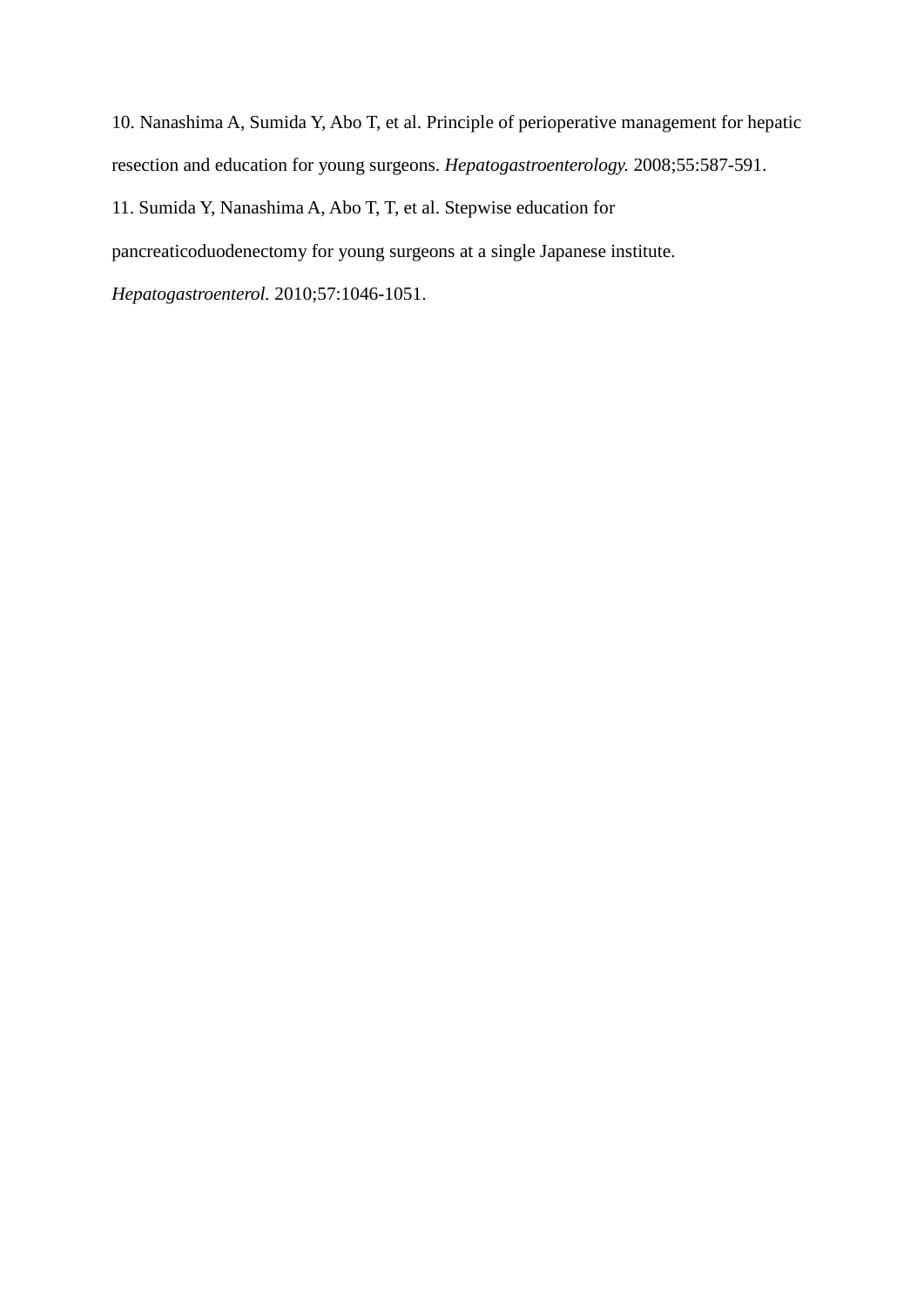#### **FIGURE LEGENDS**

**FIGURE 1.** A) virtual system (LapVRTM) for dry box simulation. B) Wet laboratory training using pig organs under instruction by the surgical staff. C) Advanced animal laboratory training for internship doctors under instruction by the surgical staff.

**FIGURE 2.** Questionnaire responses by trainees.

**FIGURE 3.** Number of participants in the RYOMA project in August and December each year. The number of participants that were considering becoming surgeons and new surgeons in this program. Opinions after training in the program.

**FIGURE 4.** Differences in the time courses between the traditional and newly developed surgical training system.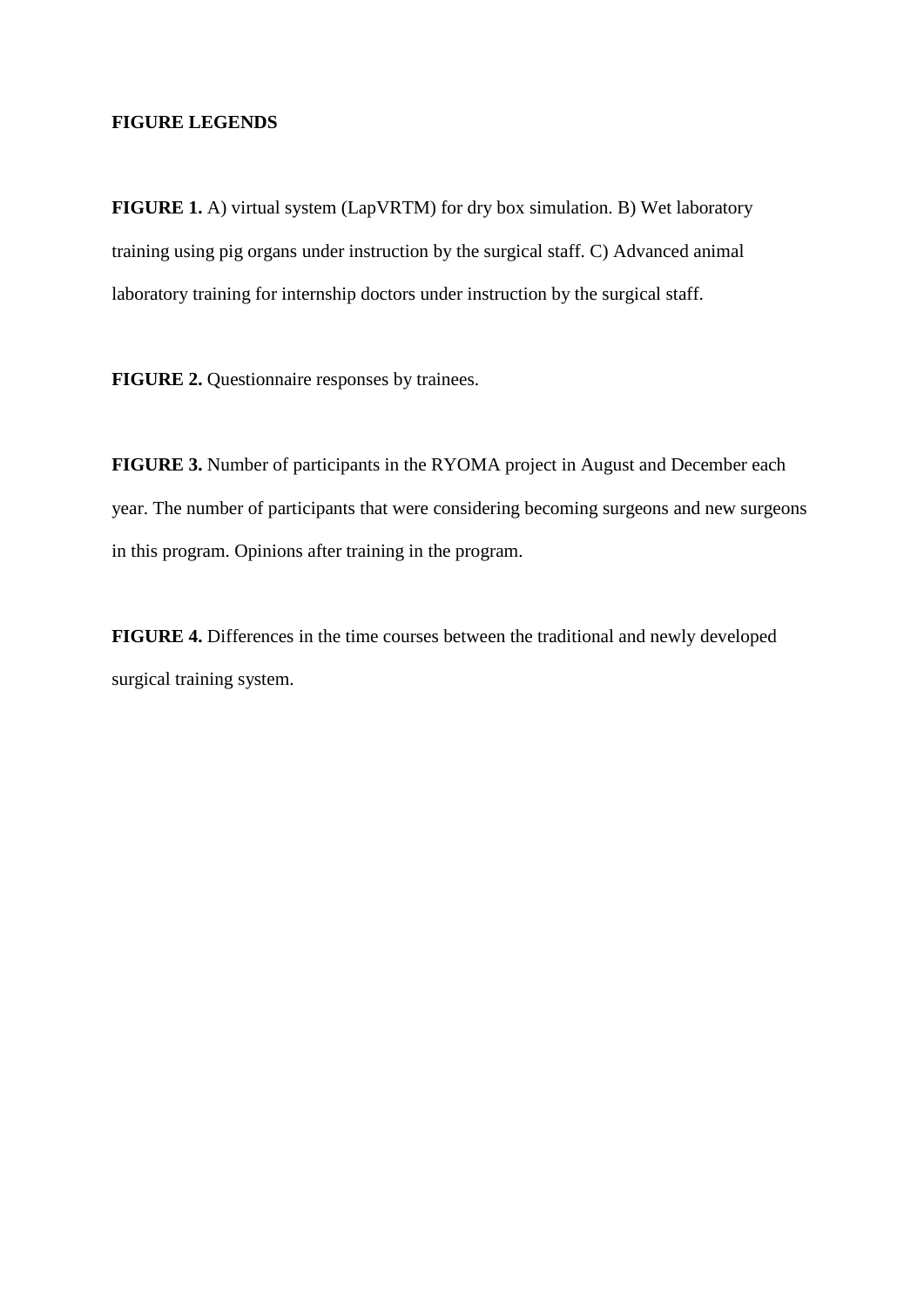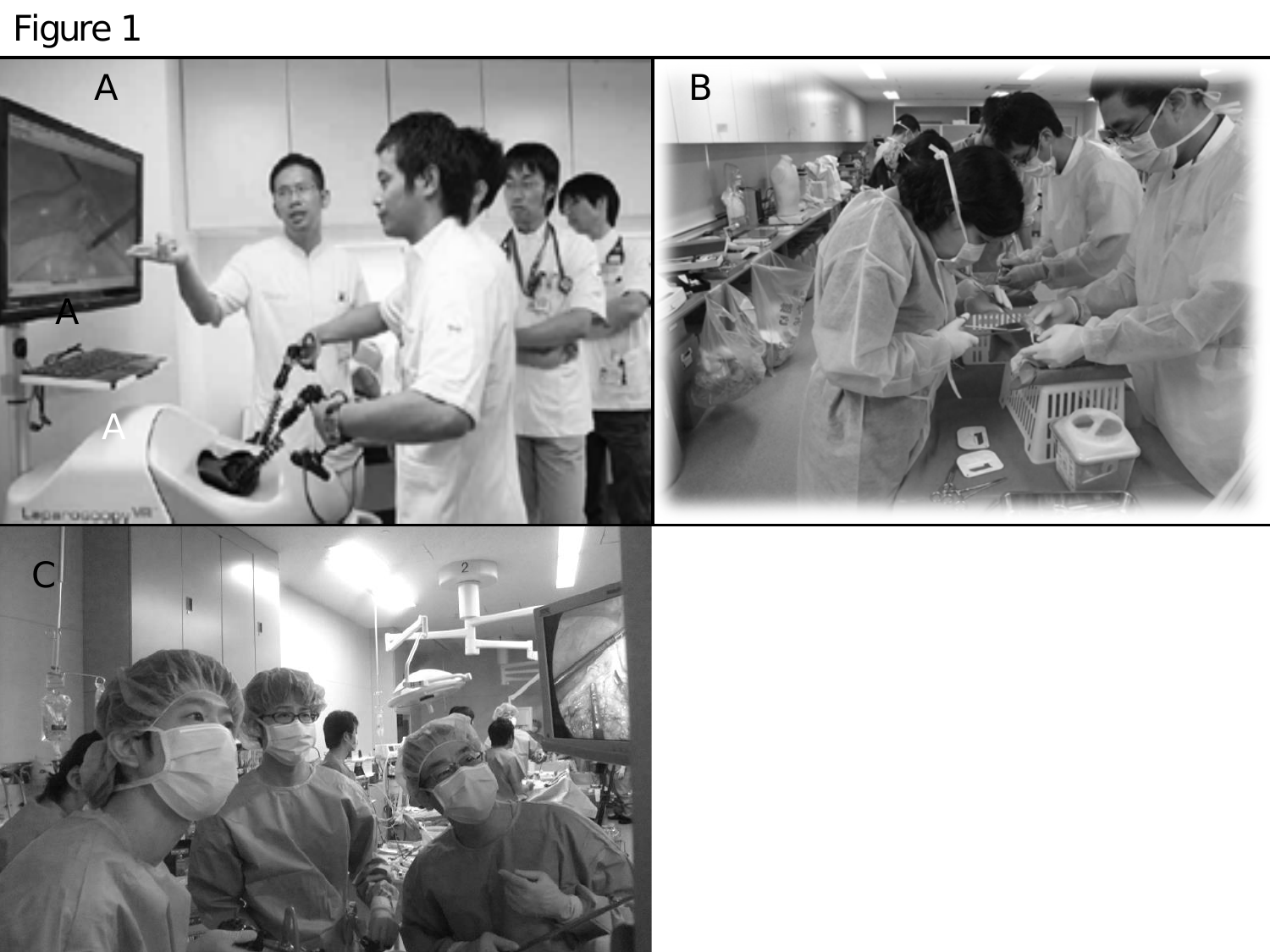

【**endoscopic surgery**】

【**Animal laboratory training**】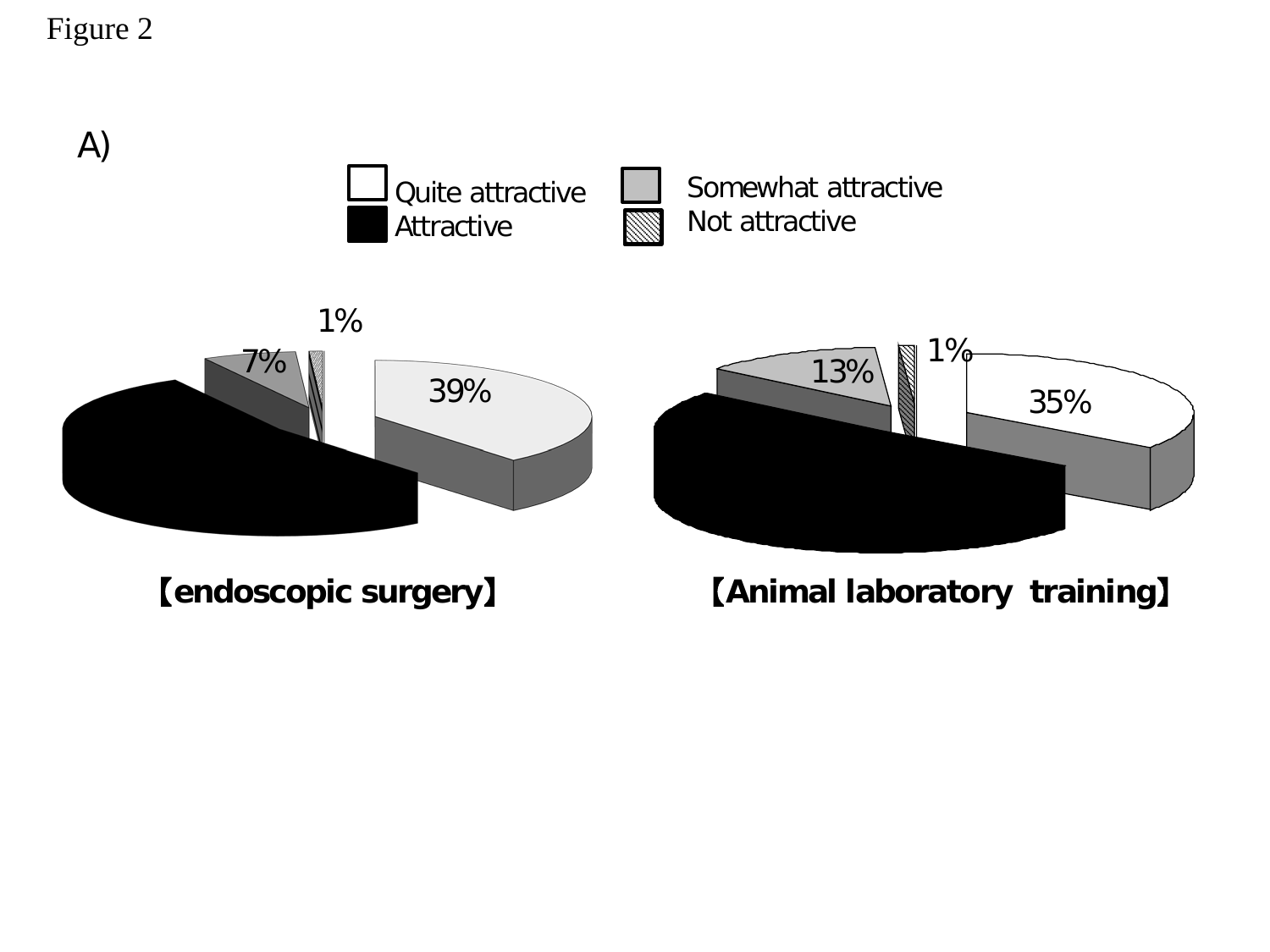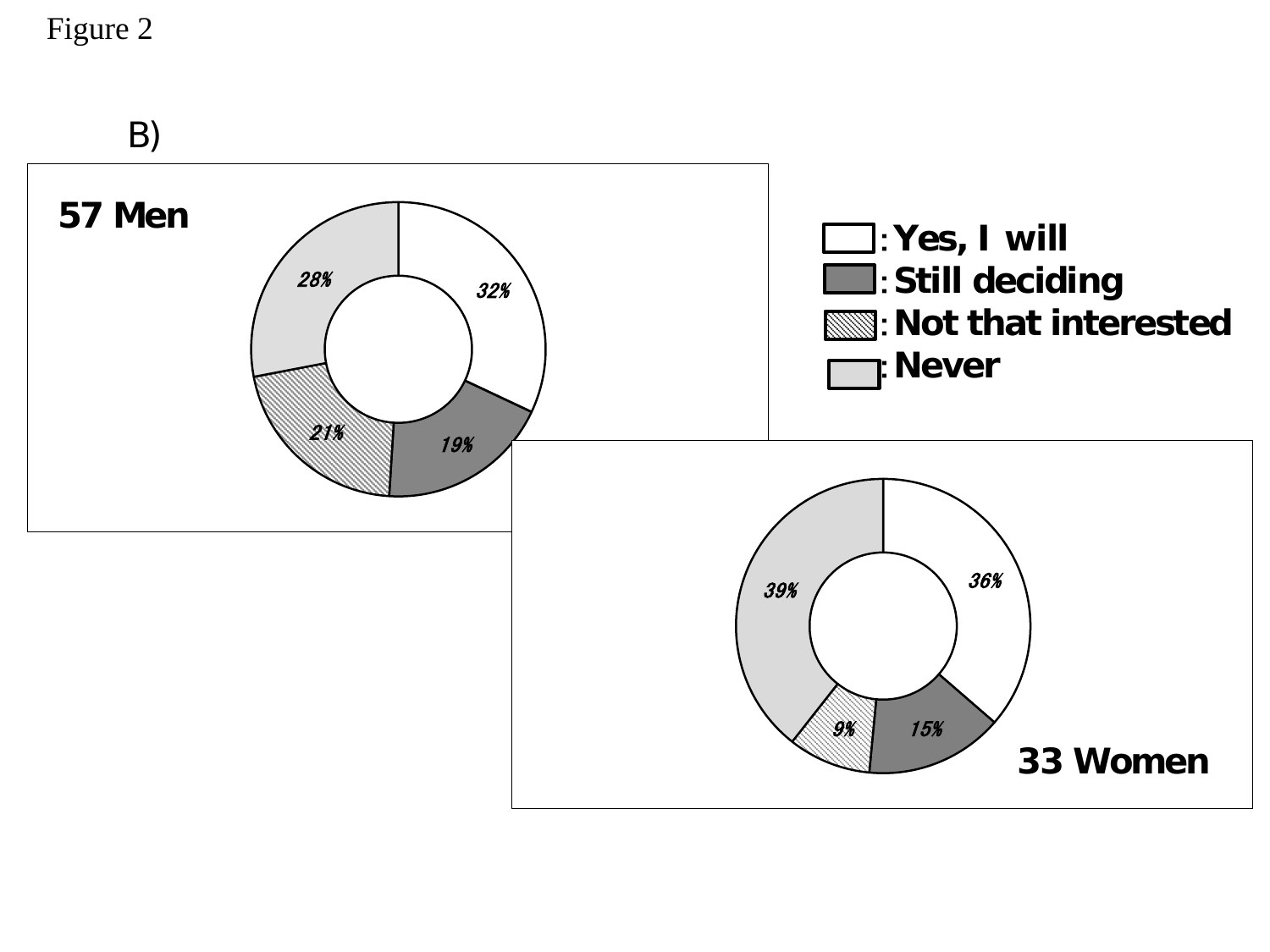c)

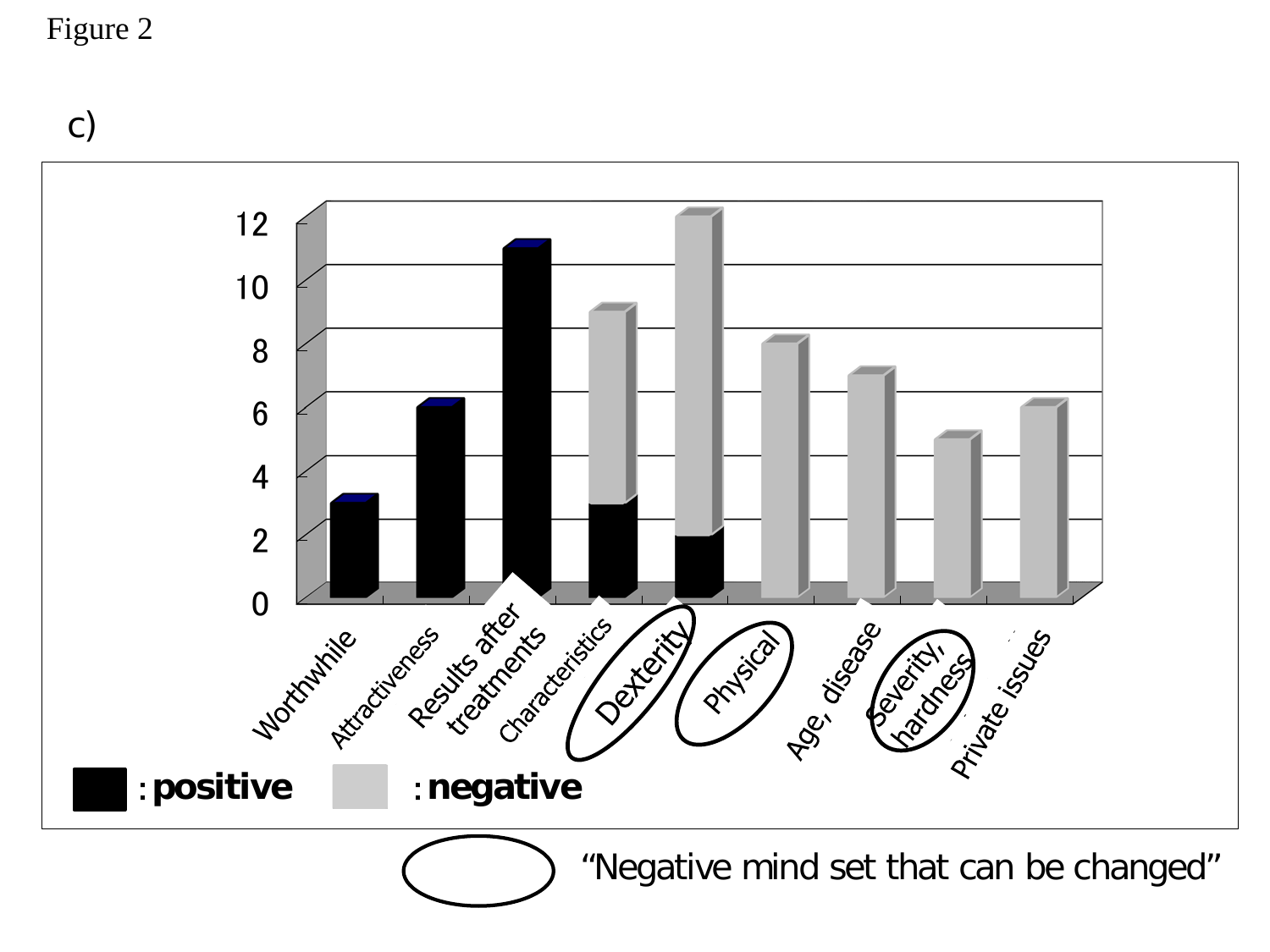|                                  | 2008 | 2009 | 2010 | 2011 | 2012 | 2013 |
|----------------------------------|------|------|------|------|------|------|
| Participants of RYOMA<br>project |      |      | 23   | 22   | 23   | 20   |
| Planning to be<br>surgeons       |      |      | 5    |      |      |      |
| Considering                      |      |      |      |      |      | 16   |